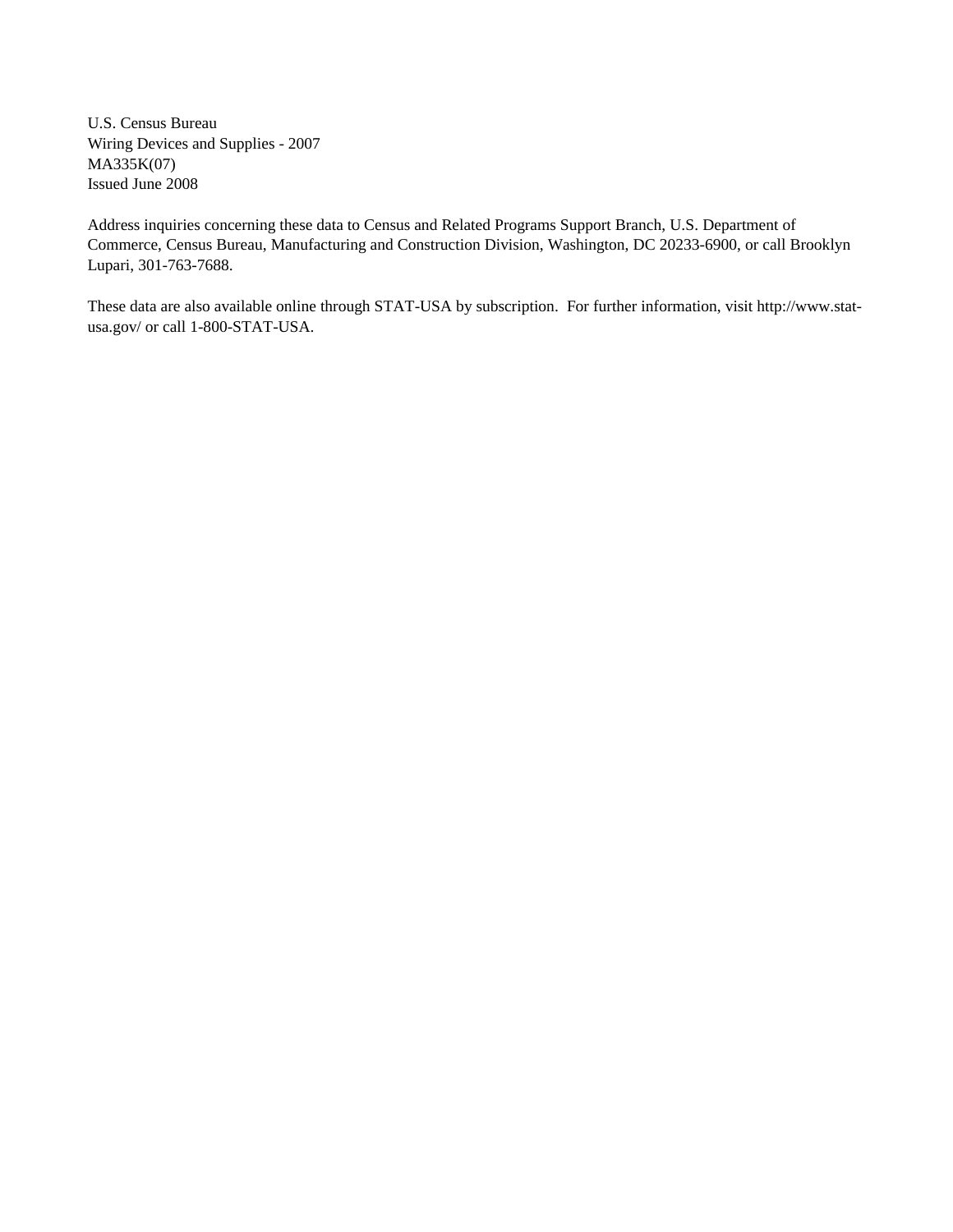Table 1. Value of Shipments of Wiring Devices and Supplies by Class of Product; 1998 to 2007 [Millions of dollars]

|         | Product<br>code | Product description                    | 2007  |    | 2006  | 2005  | 2004  | 2003  | 2002  | 2001  | 2000  | 1999  | 1998  |
|---------|-----------------|----------------------------------------|-------|----|-------|-------|-------|-------|-------|-------|-------|-------|-------|
| 335931  |                 |                                        | 5,596 |    | 5,518 | 5,025 | 5,112 | 4,802 | 4,808 | 5,197 | 5,585 | 5,396 | 5,448 |
| 3359311 |                 |                                        | 62    |    | 78    | 83    | 95    | 103   | 116   | 155   | 156   | 159   | 194   |
| 3359313 |                 |                                        | 346   |    | 351   | 357   | 410   | 380   | 370   | 370   | 409   | 415   | 461   |
| 3359315 |                 |                                        | 1,653 |    | 1,818 | 1,656 | 1,662 | 1,777 | 1,515 | 1,635 | l.869 | 1,752 | 1,840 |
| 3359317 |                 |                                        | 328   | r/ | 344   | 250   | 274   | 197   | 180   | 184   | 246   | 236   | 226   |
| 3359319 |                 | Wire connectors for electrical         |       |    |       |       |       |       |       |       |       |       |       |
|         |                 |                                        | 1,682 |    | 1,549 | 1,391 | 1,339 | 1,213 | 1,200 | 1,403 | 1,546 | 1,517 | 1,450 |
| 335931A |                 | Other current-carrying wiring devices, |       |    |       |       |       |       |       |       |       |       |       |
|         |                 | including attachment plug caps,        |       |    |       |       |       |       |       |       |       |       |       |
|         |                 | connector bodies, lightning            |       |    |       |       |       |       |       |       |       |       |       |
|         |                 | arrestors, and pin and sleeve          |       |    |       |       |       |       |       |       |       |       |       |
|         |                 |                                        | 1,525 | r/ | 1,377 | 1,287 | 1,332 | 1,132 | 1.427 | 1.450 | 1,359 | 1,317 | 1.277 |
| 335932  |                 |                                        | 5,649 |    | 5,571 | 5,299 | 4,515 | 3,784 | 4,021 | 4,552 | 5,004 | 4,660 | 4,463 |
| 3359321 |                 |                                        | 1,161 |    | 1,112 | 1,017 | 868   | 748   | 717   | 778   | 939   | 958   | 852   |
| 3359323 |                 | Electrical conduit and conduit         |       |    |       |       |       |       |       |       |       |       |       |
|         |                 |                                        | 2,585 | r/ | 2,606 | 2,590 | 2,193 | 1,694 | 1,915 | 2,079 | 2,308 | 2,306 | 2,126 |
| 3359326 |                 | Other noncurrent-carrying wiring       |       |    |       |       |       |       |       |       |       |       |       |
|         |                 |                                        | 1,903 |    | 1,853 | 1,692 | 1.453 | 1,342 | 1,389 | 1,695 | 1.757 | 1,396 | 1.485 |
|         |                 |                                        |       |    |       |       |       |       |       |       |       |       |       |

r/ Revised by 5 percent or more from previously published data.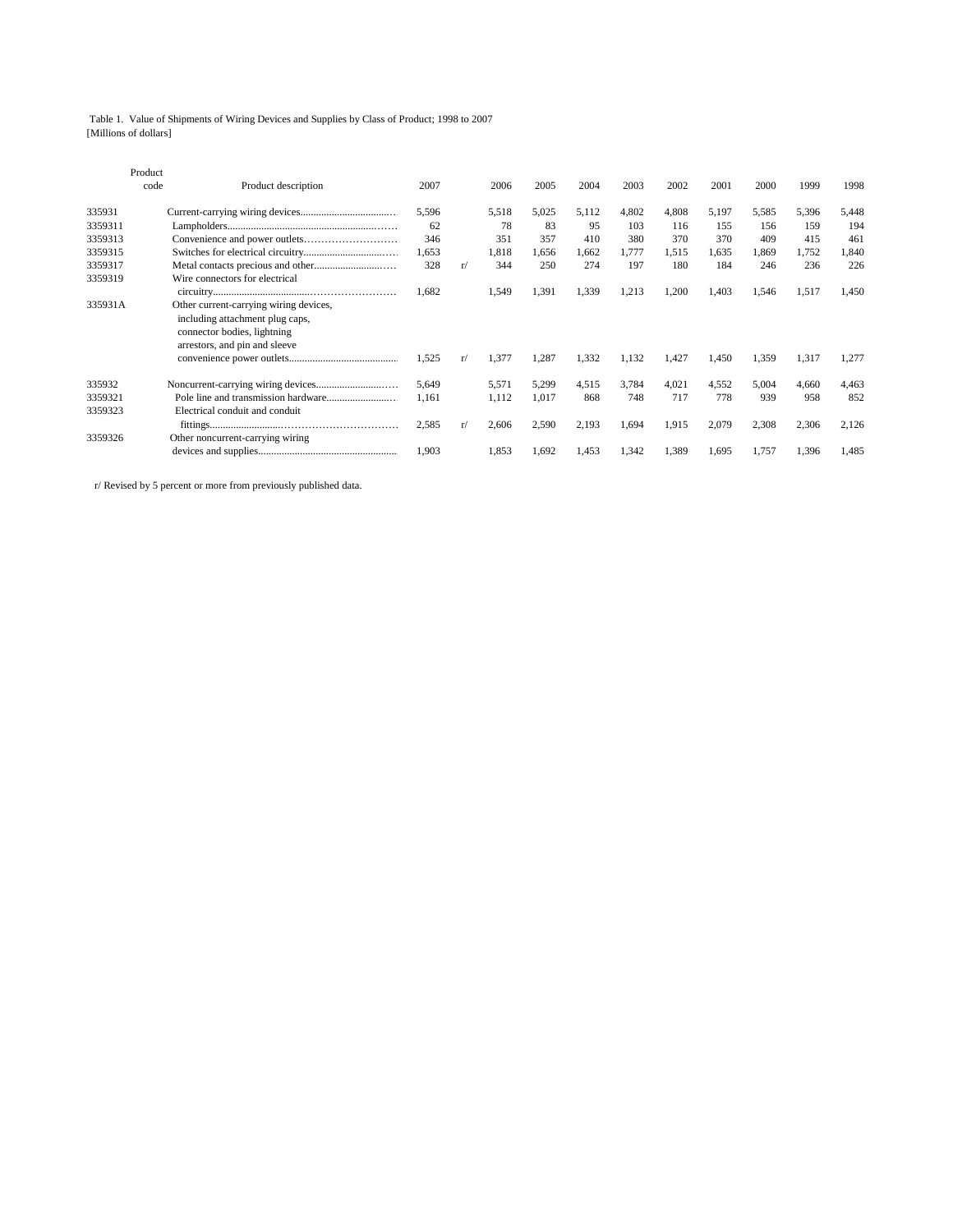|                                                                 | Table 2. Quantity and Value of Shipments of Wiring Devices and Supplies: 2007 and 2006 |  |
|-----------------------------------------------------------------|----------------------------------------------------------------------------------------|--|
| [Quantity in thousands of units. Value in thousands of dollars] |                                                                                        |  |

|                          |                                                                                                                                                                          | No.            |               |                    | 2007 |                      |    |                    | 2006 |                     |
|--------------------------|--------------------------------------------------------------------------------------------------------------------------------------------------------------------------|----------------|---------------|--------------------|------|----------------------|----|--------------------|------|---------------------|
| Product                  | Product description                                                                                                                                                      | of             |               |                    |      |                      |    |                    |      |                     |
| code                     |                                                                                                                                                                          | cos.<br>(X)    |               | Quantity<br>(X)    |      | Value<br>11,244,920  |    | Quantity<br>(X)    |      | Value<br>11,088,139 |
| 335931                   |                                                                                                                                                                          | (X)            |               | (X)                |      | 5,595,656            |    | $(X)$ r/           |      | 5,517,518           |
| 335931A                  | Incandescent:                                                                                                                                                            | 13             |               | $115,654$ c/       |      | 61,568               |    | 191,907            |      | 78,024              |
| 335931A152               | Outlet box, threaded, medium base                                                                                                                                        | $\mathbf{3}$   | c/            | $8,287 \text{ c}/$ |      | 8,923                | a  | 11,980             |      | 12,889              |
| 335931A154               | Weatherproof, threaded, medium base                                                                                                                                      | 3              |               |                    |      |                      |    |                    |      |                     |
| 335931A156               | Candelabra base, all types and sign<br>and fixture, medium base only                                                                                                     | $\overline{4}$ |               | (D)<br>$(D)$ c/    |      | (D)<br>7,689         |    | (D)                |      | (D)                 |
| 335931A158               | All other incandescent lampholders                                                                                                                                       | 6              |               | (D)                |      | (D)                  |    | (D)<br>(D)         |      | (D)<br>(D)          |
|                          | Fluorescent:                                                                                                                                                             |                |               |                    |      |                      |    |                    |      |                     |
| 335931A160               |                                                                                                                                                                          | $\overline{4}$ |               | (D)                |      | (D)                  |    | (D)                |      | (D)                 |
| 335931A162               | All other lampholders, including<br>cold cathode neon, slimline, recessed<br>double contact, bases for quartz lamps,<br>and all other fluorescent, including but         |                |               |                    |      |                      |    |                    |      |                     |
|                          | not limited to circline, panelescent, and                                                                                                                                |                |               |                    |      |                      |    |                    |      |                     |
|                          |                                                                                                                                                                          | $\tau$         | c/            | $24,058$ c/        |      | 12,406               |    | 26,148             |      | 12,264              |
| 335931A                  | Receptacle without ground fault<br>interruption capability                                                                                                               | 9              |               | 183,791 b/         |      | $346,015$ r/         |    | 197,683            |      | 351,310             |
| 335931A164               | 2-pole, 3-wire and up outlets (flush),                                                                                                                                   | 5              |               | (D)                |      | (D)                  |    | (D)                |      | 76,180              |
| 335931A166               | 2-pole, 3-wire and up outlets (flush),<br>nonlocking, 15 amperes and under                                                                                               | 5              |               | (D)                |      | (D)                  |    | (D)                |      | 69,530              |
| 335931A168               | 2-pole, 3-wire and up outlets (flush),<br>nonlocking, 20 amperes and over                                                                                                |                | $5 \quad c/$  | 37,853 c/          |      | 73,568 r/            |    | 34,525             |      | 65,451              |
| 335931A170               | All other types, including dust and<br>explosion proof, ground fault,<br>appliance and special applications,                                                             |                |               |                    |      |                      |    |                    |      |                     |
|                          | surface outlets, and 2-pole/2-wire                                                                                                                                       | $\tau$         |               | $(D)$ a            |      | 142,080              |    | (D)                |      | 140,149             |
| 3359315                  | Switches for electrical circuitry<br>General use flush-mounted switches,<br>designed for mounting in switch or<br>outlet boxes (except dimmers):<br>Ac (except mercury): | 56             |               | 523,908 b/         |      | 1,653,368            |    | 596,653 a/         |      | 1,817,940           |
| 3359315103<br>3359315106 | Single pole, all amperes<br>Other than single pole, including<br>but not limited to double pole                                                                          | 6              |               | $(D)$ c/           |      | 97,357               |    | (D)                |      | 105,708             |
| 3359315112               | All other general use switches,                                                                                                                                          |                | $5 \quad c/$  | 53,398 c/          |      | 94,607               | r/ | $56,094$ r/        |      | 96,754              |
|                          | including surface mounted, a.c.-d.c.,<br>Special-purpose switches:                                                                                                       | 4              |               | (D)                |      | (D)                  |    | (D)                |      | (D)                 |
| 3359315312               | Appliance and fixture, including<br>pendant and canopy types and                                                                                                         |                | $12 \quad a/$ | 28,678 b/          |      | $69,811$ r/          |    | $36,730$ r/        |      | 85,666              |
| 3359315314               | Precision (1/8-inch gap or less)<br>snap-acting switches, excluding                                                                                                      |                |               |                    |      |                      |    |                    |      |                     |
|                          |                                                                                                                                                                          | 5              |               | (D)                |      | (D)                  | c/ | $8,360 \text{ c}/$ |      | 77,006              |
| 3359315218<br>3359315322 | All other special-purpose switches,<br>(including foot actuated), aircraft types                                                                                         | 5              | a             | 181,932 a/         |      | $660,726$ r/         |    | 197,427            |      | 671,784             |
|                          | light sensing and signal actuated<br>Dimmers:<br>Incandescent:                                                                                                           | 28             | a             | 130,294 b/         |      | $465,054 \quad r/$   |    | 163,258            |      | 491,094             |
|                          |                                                                                                                                                                          |                |               |                    |      |                      |    |                    |      |                     |
| 3359315422<br>3359315424 | Infinitely variable, 600 watts or less<br>Infinitely variable, over 600 watts                                                                                            | 5<br>6         |               | (D)<br>$(D)$ c/    |      | (D)<br>$16,571 \nc/$ |    | (D)<br>504 $c/$    |      | (D)<br>32,382       |
| 3359315426               | All other types, including but not<br>limited to portable lamps and                                                                                                      |                |               |                    |      |                      |    |                    |      |                     |
|                          |                                                                                                                                                                          | 5              |               | (D)                |      | (D)                  |    | $(D)$ c/           |      | 29,393              |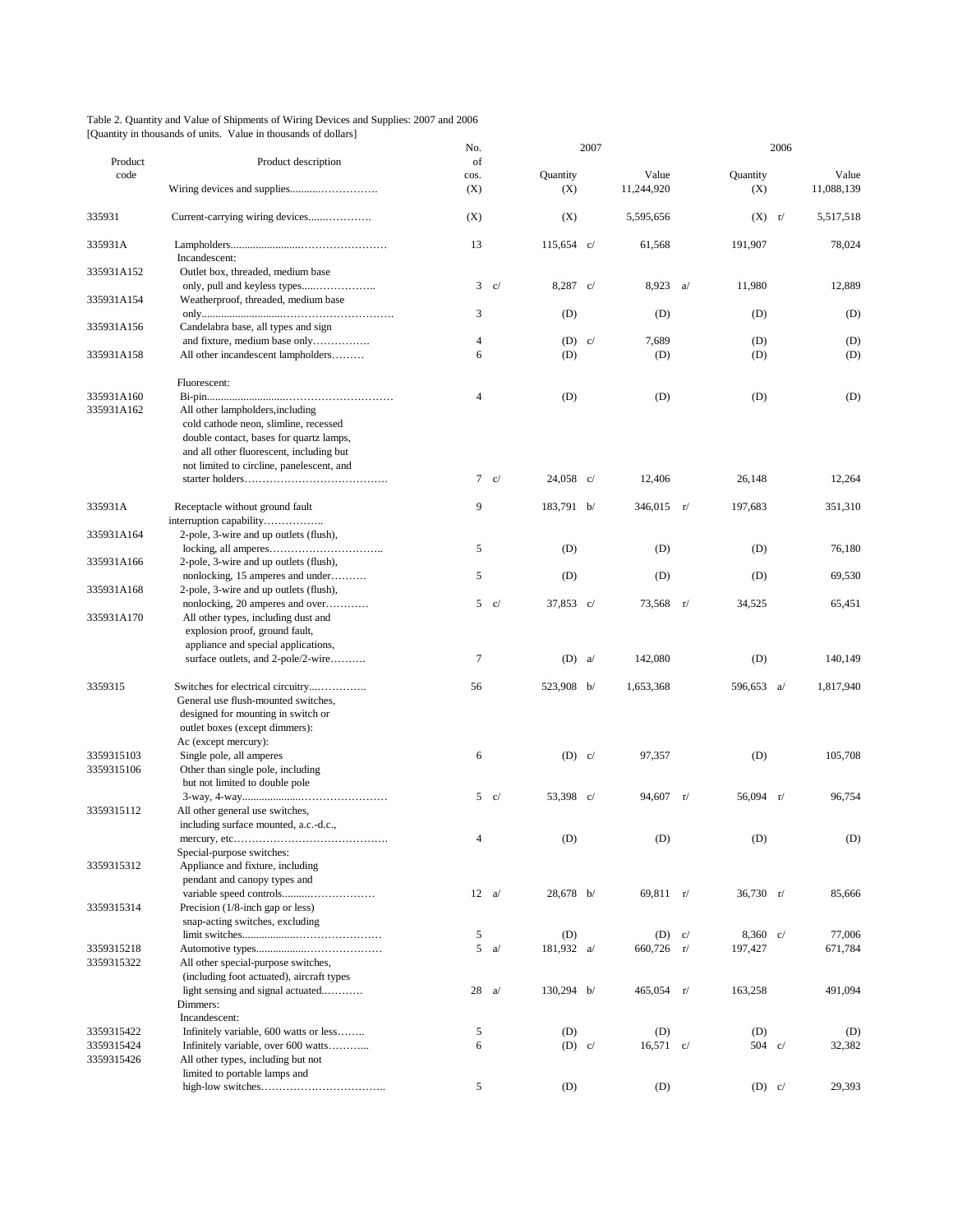| 3359317                  | Metal contacts, precious and other                                                             | 14               | a             | 3,418,499 b/        |                | 328,183 $a/r/$      | $4,353,763$ r/        |            | 344,145        |
|--------------------------|------------------------------------------------------------------------------------------------|------------------|---------------|---------------------|----------------|---------------------|-----------------------|------------|----------------|
| 3359319                  | Wire connectors, including connectors<br>used under national electrical                        |                  |               |                     |                |                     |                       |            |                |
| 3359319102               | Pressure connectors, where pressure<br>is applied by screw, cone, or                           | 48               | a             | 33,986,467          |                | 1,681,506           | 33,959,356            |            | 1,549,370      |
| 3359319104               | Compression connectors, uninsulated<br>terminals and splicers, tool                            | 19               | a             | 1,093,967 $a/$      |                | 295,568 a/r/        | $1,047,937 \text{ r}$ |            | 261,990        |
| 3359319106               | Preinsulated terminals and                                                                     | 21               | a             | 3,007,820 $a/$      |                | 241,778             | $2,847,792$ a/r/      |            | 214,794        |
| 3359319108               | Banded or strip terminals and                                                                  | 18               |               | 1,234,172           |                | 212,904             | 1,025,774             |            | 190,340        |
| 3359319113               | Other wire connectors,                                                                         | 8                |               | 1,377,298           |                | 63,912              | 1,408,156             |            | 55,906         |
|                          | including solder type, pigtail, and blade                                                      | 26               | a             | 27,273,210          |                | 867,344 a/          | 27,629,697 r/         |            | 826,340        |
| 335931A                  | Other current-carrying wiring<br>devices, including attachment plug                            |                  |               |                     |                |                     |                       |            |                |
|                          | caps, connector bodies, lightening                                                             |                  |               |                     |                |                     |                       |            |                |
|                          | arrestors, pin and sleeve                                                                      |                  |               |                     |                |                     |                       |            |                |
|                          | convenience power outlets, etc                                                                 | 83               |               | $(X)$ b/            |                | 1,525,016           |                       | $(X)$ a/r/ | 1,376,729      |
|                          | Attachment plug caps and flanged                                                               |                  |               |                     |                |                     |                       |            |                |
|                          | outlets, including motor bases,                                                                |                  |               |                     |                |                     |                       |            |                |
|                          | all types; including fused,                                                                    |                  |               |                     |                |                     |                       |            |                |
|                          | fuseless, switch, and switchless:                                                              |                  |               |                     |                |                     |                       |            |                |
| 335931A102               | 2-pole, 2-wire, all types, general                                                             |                  |               |                     |                |                     |                       |            |                |
|                          | use locking and nonlocking, all                                                                |                  |               |                     |                |                     |                       |            |                |
|                          |                                                                                                | 6                |               | $(D)$ b/            |                | 6,076               | (D)                   |            | 5,898          |
| 335931A104               | 2-pole, 3-wire and up:                                                                         | 5                |               | $(D)$ c/            |                | 4,799               | (D)                   |            | 3,958          |
| 335931A106               | Locking, 15 amperes and under<br>Locking, 20 amperes and over                                  | 6                | b/            | $1,923 \text{ b}$   |                | $20,098$ a/r/       | 2,388                 |            | 26,420         |
| 335931A107               |                                                                                                | 8                | c/            | $11,740$ b/         |                | $31,040$ b/         | 10,315                |            | 24,459         |
| 335931A112               | All other types (except pin and                                                                |                  |               |                     |                |                     |                       |            |                |
|                          | sleeve), including dust and                                                                    |                  |               |                     |                |                     |                       |            |                |
|                          | explosion proof, appliance and                                                                 |                  |               |                     |                |                     |                       |            |                |
|                          |                                                                                                | 3                |               | (D)                 |                | (D)                 | (D)                   |            | (D)            |
|                          | Connector bodies and flanged                                                                   |                  |               |                     |                |                     |                       |            |                |
|                          | outlets, all types:                                                                            |                  |               |                     |                |                     |                       |            |                |
| 335931A114               | 2-pole, 2-wire, all types, all                                                                 | 5                |               | $(D)$ b/            |                | 870                 |                       |            | 789            |
|                          | 2-pole, 3-wire and up:                                                                         |                  |               |                     |                |                     | (D)                   |            |                |
| 335931A116               | Locking, 15 amperes and under                                                                  | 6                |               | (D)                 |                | (D)                 | (D)                   |            | (D)            |
| 335931A118               | Locking, 20 amperes and over                                                                   | $\,$ 8 $\,$      | b/            | 1,472 $a/$          |                | $23,068$ a/         | 1,248                 |            | 19,253         |
| 335931A119               |                                                                                                | 6                | b/            | 4,953 $b/$          |                | 27,054              | 4,835                 |            | 25,619         |
| 335931A124               | All other types, except pin and                                                                |                  |               |                     |                |                     |                       |            |                |
|                          | sleeve, including dust and                                                                     |                  |               |                     |                |                     |                       |            |                |
|                          | explosion proof, appliance, and                                                                |                  |               |                     |                |                     |                       |            |                |
|                          |                                                                                                | 5                |               | (D)                 |                | (D)                 | (D)                   |            | (D)            |
|                          | Pin and sleeve convenience and power<br>outlets, attachment plug caps and<br>connector bodies: |                  |               |                     |                |                     |                       |            |                |
|                          | Pin and sleeve, general-purpose                                                                |                  |               |                     |                |                     |                       |            |                |
|                          | (120 volts and over, 20 amperes<br>and over):                                                  |                  |               |                     |                |                     |                       |            |                |
| 335931A128               |                                                                                                |                  | $5 \alpha$    |                     | $39 \text{ a}$ | 6,315               | 46                    |            | 8,734          |
| 335931A133               | All other pin and sleeve, including                                                            |                  |               |                     |                |                     |                       |            |                |
|                          | convenience and power outlets,                                                                 |                  |               |                     |                |                     |                       |            |                |
|                          | connector bodies, dust and explosion                                                           |                  |               |                     |                |                     |                       |            |                |
|                          |                                                                                                | 11               |               | 13,101              |                | $155,310 \t r/$     | $12,462 \quad r/$     |            | 143,044        |
| 335931A134<br>335931A136 |                                                                                                | $\boldsymbol{2}$ | $15 \quad c/$ | (D)<br>$206,543$ c/ |                | (D)<br>274,975 c/r/ | (D)<br>177,394 b/     |            | (D)<br>200,454 |
| 335931A138               | Lightning arrestors for alternating                                                            |                  |               |                     |                |                     |                       |            |                |
|                          | current power transmission systems                                                             |                  |               |                     |                |                     |                       |            |                |
|                          | and substations; U.S. designation,                                                             |                  |               |                     |                |                     |                       |            |                |
|                          | station and intermediate, I.E.C.                                                               |                  |               |                     |                |                     |                       |            |                |
|                          | designation 10ka and 5ka Series A                                                              | 3                |               | (X)                 |                | 47,773              | (X)                   |            | 38,498         |
| 335931A141               | Lightning arrestors for alternating                                                            |                  |               |                     |                |                     |                       |            |                |
|                          | current power distribution systems                                                             |                  |               |                     |                |                     |                       |            |                |
|                          | and substations; U.S. designation                                                              |                  |               |                     |                |                     |                       |            |                |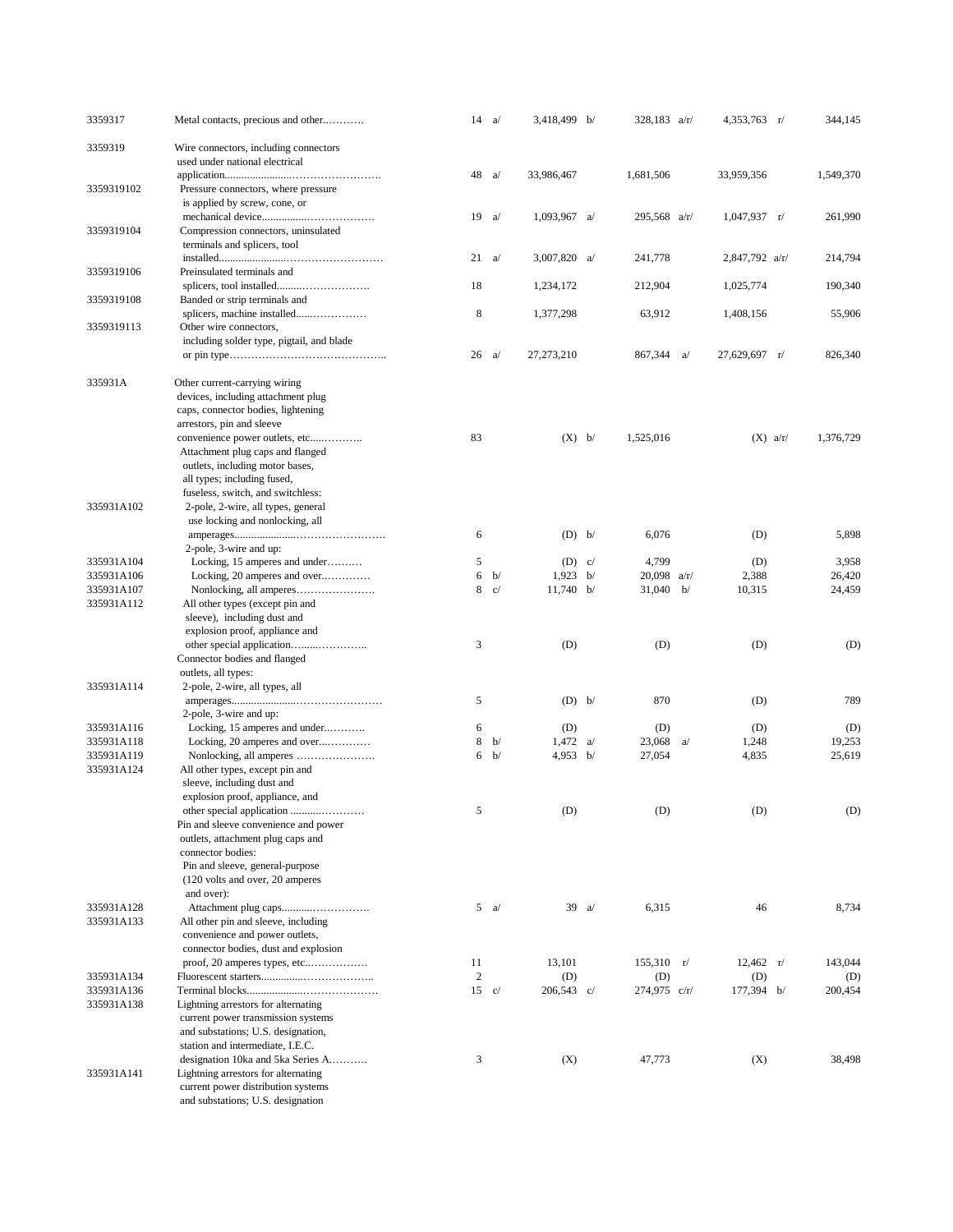|            | distribution and secondary I.E.C.       |                  |    |              |   |           |            |           |
|------------|-----------------------------------------|------------------|----|--------------|---|-----------|------------|-----------|
|            | designation 5ka Series B, 2.5ka         |                  |    |              |   |           |            |           |
|            |                                         | $\overline{4}$   |    | (X)          | a | 103,767   | (X)        | 110,057   |
| 335931A144 |                                         | 14               |    | $(X)$ c/     |   | 126,479   | $(X)$ a/   | 104,501   |
| 335931A146 | Electric harnesses and assemblies,      |                  |    |              |   |           |            |           |
|            | excluding engine harnesses              |                  |    |              |   |           |            |           |
|            |                                         | 20               |    | $(X)$ a/     |   | 187,562   | $(X)$ $r/$ | 194,312   |
|            |                                         |                  |    |              |   |           |            |           |
| 335931A148 | All other wiring devices with           |                  |    |              |   |           |            |           |
|            | integral ground fault circuit           |                  |    |              |   |           |            |           |
|            | interrupting capabilities,              |                  |    |              |   |           |            |           |
|            |                                         | 6                |    | $(D)$ b/     |   | 38,383    | $(D)$ b/   | 21,704    |
| 335931A151 | Miscellaneous, including combination    |                  |    |              |   |           |            |           |
|            | devices, adapters, current taps,        |                  |    |              |   |           |            |           |
|            | surface extensions, rosettes, choke     |                  |    |              |   |           |            |           |
|            | coils, rail bonds, and overhead         |                  |    |              |   |           |            |           |
|            |                                         | 21               |    | $(X)$ b/     |   | 312,729   | $(X)$ a/r/ | 279,788   |
|            |                                         |                  |    |              |   |           |            |           |
|            |                                         |                  |    |              |   |           |            |           |
| 335932     | Noncurrent-carrying wiring devices      | (X)              |    | (X)          |   | 5,649,264 | (X)        | 5,570,621 |
|            |                                         |                  |    |              |   |           |            |           |
| 3359321    | Pole and transmission line hardware     | 23               |    | (X)          | a | 1,160,766 | $(X)$ r/   | 1,111,528 |
| 3359321102 | Pole and transmission line              |                  |    |              |   |           |            |           |
|            | construction materials, also known      |                  |    |              |   |           |            |           |
|            | as overhead and underground line        |                  |    |              |   |           |            |           |
|            | hardware for electric transmission,     |                  |    |              |   |           |            |           |
|            |                                         |                  |    |              |   |           |            |           |
|            | distribution, and communication         |                  |    |              |   |           |            |           |
|            |                                         | 19               |    | $(X)$ a/     |   | 750,103   | $(X)$ $r/$ | 726,542   |
| 3359321107 | All other pole and transmission         |                  |    |              |   |           |            |           |
|            | line hardware, including anchors        | 10               |    | $(X)$ a/     |   | 410,663   | (X)        | 384,986   |
|            |                                         |                  |    |              |   |           |            |           |
| 3359323    | Electrical conduit and conduit          |                  |    |              |   |           |            |           |
|            |                                         | 40               |    | $(X)$ a/     |   | 2,585,265 | $(X)$ r/   | 2,606,474 |
| 3359323101 | Rigid metal conduit (excluding          |                  |    |              |   |           |            |           |
|            | couplings, nipples, bends, and elbows)  | $\tau$           |    | $(X)$ b/     |   | 363,147   | $(X)$ r/   | 290,415   |
|            | Nonmetallic conduit (1,000 lbs.)        | 8                | b/ | 710,377      |   | 449,167   | 804,270 r/ | 609,993   |
| 3359323106 |                                         |                  |    |              |   |           |            |           |
| 3359323108 | Electrical metallic tubing (short tons) | 4                | a  | 428,274 $a/$ |   | 603,796   | 417,809    | 575,505   |
| 3359323111 | Flexible steel and aluminum conduit     |                  |    |              |   |           |            |           |
|            |                                         | 6                |    | (D)          |   | 106,901   | (D)        | 102,755   |
| 3359323112 | Flexible nonmetallic conduit            |                  |    |              |   |           |            |           |
|            |                                         | 5                |    | (D)          |   | (D)       | (D)        | (D)       |
| 3359323114 | Raceways and wire ways, including       |                  |    |              |   |           |            |           |
|            |                                         | 9                |    | $(X)$ b/     |   | 100,095   | (X)        | (D)       |
| 3359323116 | Ventilated cable tray and               |                  |    |              |   |           |            |           |
|            |                                         | 5                |    | $(X)$ b/     |   | 99,627    |            | 81,212    |
|            |                                         |                  |    |              |   |           | (X)        |           |
| 3359323118 | Cast conduit bodies, covers, and        |                  |    |              |   |           |            |           |
|            |                                         | 5                |    | (X)          |   | (D)       | (X)        | (D)       |
| 3359323119 | Other electrical conduit and conduit    |                  |    |              |   |           |            |           |
|            |                                         | 2                |    | (X)          |   | (D)       | (X)        | (D)       |
|            | Rigid conduit fittings, including       |                  |    |              |   |           |            |           |
|            | couplings, nipples, bends, and elbows:  |                  |    |              |   |           |            |           |
| 3359323221 | Couplings, connectors, and unions       | 11               |    | $(X)$ b/     |   | 96,787    | (X)        | 82,200    |
| 3359323222 |                                         | 6                |    | $(X)$ a/     |   | 18,695    | (X)        | 20,480    |
|            | All other rigid conduit fittings        |                  |    |              |   |           |            |           |
| 3359323224 |                                         | 6                |    | $(X)$ a/     |   | 88,870    | (X)        | 75,322    |
| 3359323226 |                                         | 8                |    | (X)          |   | 168,620   | $(X)$ $r/$ | 166,253   |
|            | EMT fittings (couplings and             |                  |    |              |   |           |            |           |
|            | connectors):                            |                  |    |              |   |           |            |           |
| 3359323228 |                                         | $\boldsymbol{2}$ |    | (X)          |   | (D)       | (X)        | (D)       |
| 3359323231 |                                         | 3                |    | (X)          |   | (D)       | (X)        | (D)       |
| 3359323232 |                                         | 5                |    | (X)          |   | (D)       | (X)        | (D)       |
| 3359323234 | Service entrance caps, ells, and        |                  |    |              |   |           |            |           |
|            |                                         | 5                |    | $(X)$ c/     |   | 4,318     | (X)        | 4,302     |
|            |                                         |                  |    |              |   |           |            |           |
|            | Cable, cord, and flexible conduit       |                  |    |              |   |           |            |           |
|            | fittings:                               |                  |    |              |   |           |            |           |
| 3359323236 | Armored cable, metallic sheathed        |                  |    |              |   |           |            |           |
|            | cable, and flexible conduit fittings    | 8                |    | $(X)$ b/     |   | 45,508    | (X)        | 43,949    |
| 3359323238 | Liquid-tight flexible conduit fittings  | 6                |    | (X)          |   | 66,484    | (X)        | 63,188    |
| 3359323241 | Nonmetallic sheathed cable and          |                  |    |              |   |           |            |           |
|            |                                         | 7                |    | (X)          |   | 31,593    | (X)        | 29,167    |
| 3359323242 | Other cable, cord, and flexible conduit |                  |    |              |   |           |            |           |
|            |                                         | 10               |    | (X)          |   | 64,530    | (X)        | 68,906    |
|            |                                         |                  |    |              |   |           |            |           |
|            |                                         |                  |    |              |   |           |            |           |
| 3359326    | Other noncurrent-carrying wiring        |                  |    |              |   |           |            |           |
|            |                                         | 49               |    | $(X)$ b/     |   | 1,903,233 | (X)        | 1,852,619 |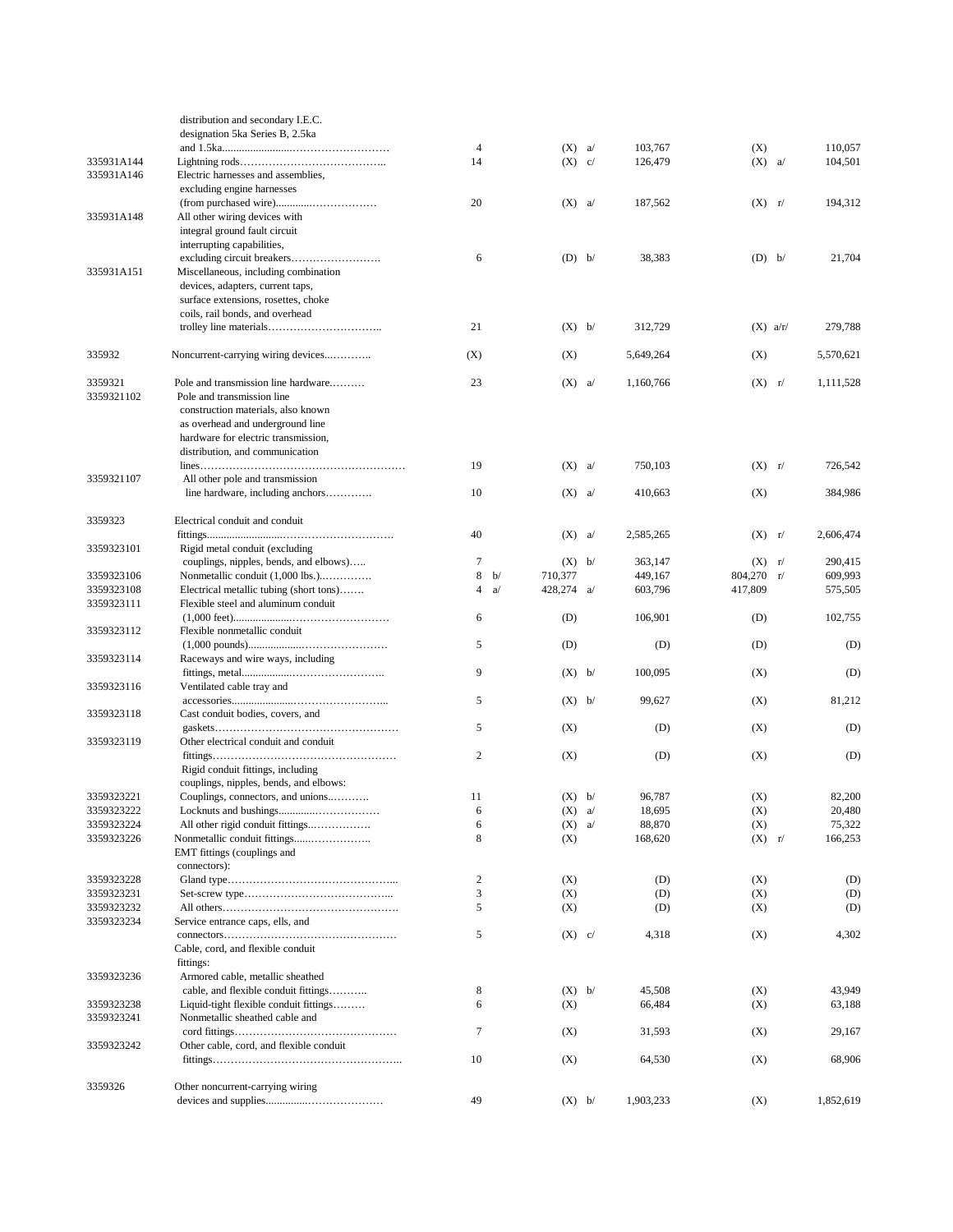|            | Stamped metal boxes, covers, and     |    |           |         |          |         |
|------------|--------------------------------------|----|-----------|---------|----------|---------|
|            | accessories, including stamped       |    |           |         |          |         |
|            | conduit boxes:                       |    |           |         |          |         |
| 3359326102 | Switch and receptacle boxes          | 8  | (X)       | (D)     | (X)      | (D)     |
| 3359326204 |                                      | 3  | (X)       | 185,262 | (X)      | 183,376 |
| 3359326206 |                                      | 5  | (X)       | 38,059  | (X)      | 36,298  |
| 3359326208 | Supports, bar hangers, and other     |    |           |         |          |         |
|            |                                      | 8  | (X)       | (D)     | (X)      | (D)     |
|            | Cast metal boxes, covers, gaskets,   |    |           |         |          |         |
|            | and accessories:                     |    |           |         |          |         |
| 3359326311 | FS and FD switch and receptacle      |    |           |         |          |         |
|            |                                      | 4  | (X)       | 15,856  | (X)      | 17,498  |
| 3359326315 | Outlet and junction types            | 12 | (X)       | 153,334 | (X)      | 136,393 |
|            | Switch, outlet, FM/TV, and telephone |    |           |         |          |         |
|            | wall plates:                         |    |           |         |          |         |
| 3359326316 |                                      |    | (D)       | (D)     | (D)      | (D)     |
| 3359326318 |                                      | 8  | (D)<br>a/ | 136,368 | (D)      | 114,551 |
| 3359326321 |                                      |    | (X)       | 204,770 | (X)      | 223,536 |
| 3359326322 |                                      | 6  | (X)<br>a/ | 61,624  | (X)      | 62,197  |
| 3359326324 | Other noncurrent-carrying wiring     |    |           |         |          |         |
|            |                                      | 25 | (X)<br>a/ | 431,713 | (X)<br>a | 407,166 |
|            |                                      |    |           |         |          |         |

D Data withheld to avoid disclosing data for individual companies.

n.e.c. Not elsewhere classified.

r/ Revised by 5 percent or more from previously published data.

S Data does not meet publication standards.

X Not applicable.

 Note: The percent of estimation of each item is indicated as follows: a/10 to 25 percent of this item is estimated. b/25 to 50 percent of this item is estimated. c/Over 50 percent of this item is estimated.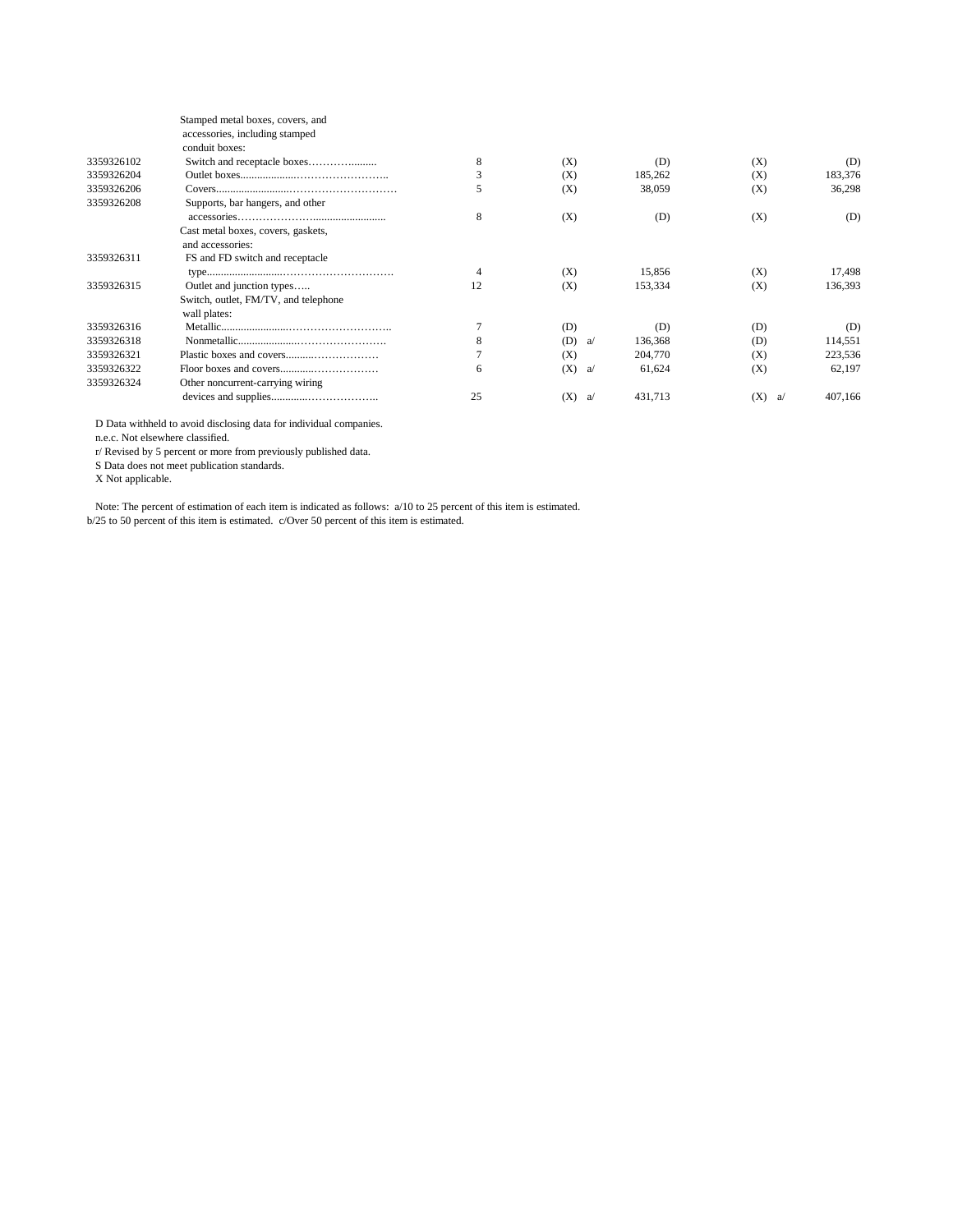Table 3. Value of Shipments, Exports, and Imports of Selected Wiring Devices: 2007 and 2006 [Millions of dollars]

| Product description  | Manufacturers'<br>shipments<br>f.o.b. plant $1/$ | Exports of<br>domestic<br>merchandise<br>at port $1/2/$ | Imports for<br>consumption 1/3/ |
|----------------------|--------------------------------------------------|---------------------------------------------------------|---------------------------------|
| 2007                 |                                                  |                                                         |                                 |
| Lampholders          | 61.6                                             | 22.0                                                    | 89.0                            |
| Metal contacts       | 328.2                                            | 225.2                                                   | 167.6                           |
| 2006                 |                                                  |                                                         |                                 |
|                      | 78.0                                             | 27.2                                                    | 90.6                            |
| Metal contacts<br>r/ | 344.1                                            | 233.5                                                   | 153.2                           |

 1 For comparison of the North American Industry Classification System codes with Schedule B export numbers and HTSUSA import numbers, see Table 4.

2 Source: Census Bureau report EM 545, U.S. Exports.

3 Source: Census Bureau report IM 145, U.S. Imports for Consumption.

r/ Revised by 5 percent or more from previously published data.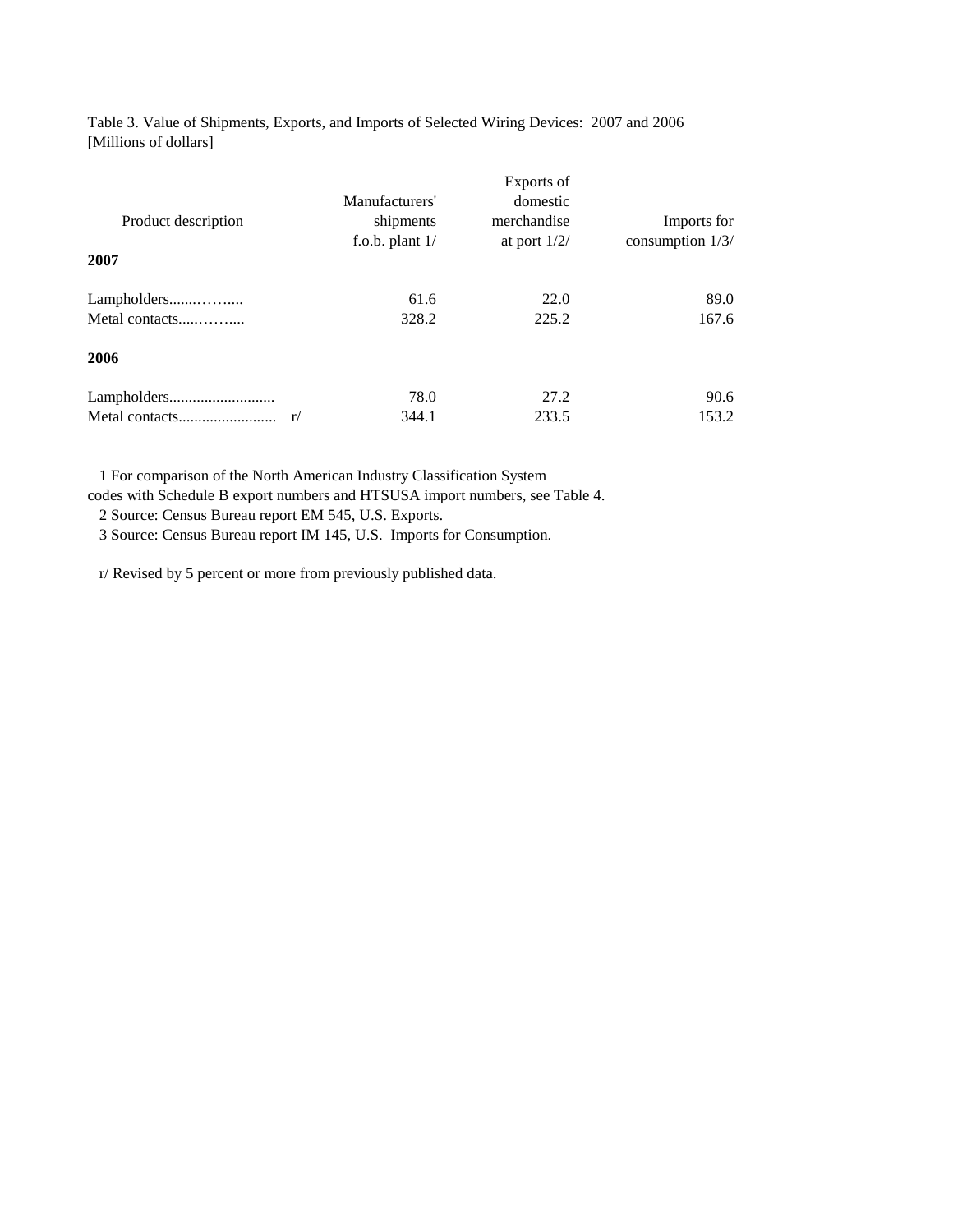Table 4. Comparison of the North American Industry Classification System-Based Product Codes with Schedule B Export Numbers and HTSUSA Import Numbers: 2007

| Product<br>code | Production description | Export<br>number $1/$ | Import<br>number $2/$ |
|-----------------|------------------------|-----------------------|-----------------------|
| 3359311         |                        | 8536.61.0000          | 8536.61.0000          |
| 3359317         | Metal contacts         | 8538.90.7040          | 8538.90.8040          |

\* This code is partially correlated with the products described.

1 Source: Harmonized System-Based Schedule B, Statistical Classification

of Domestic and Foreign Commodities Exported for the United States.

2 Source: Harmonized Tariff Schedule of the United States, Annotated.